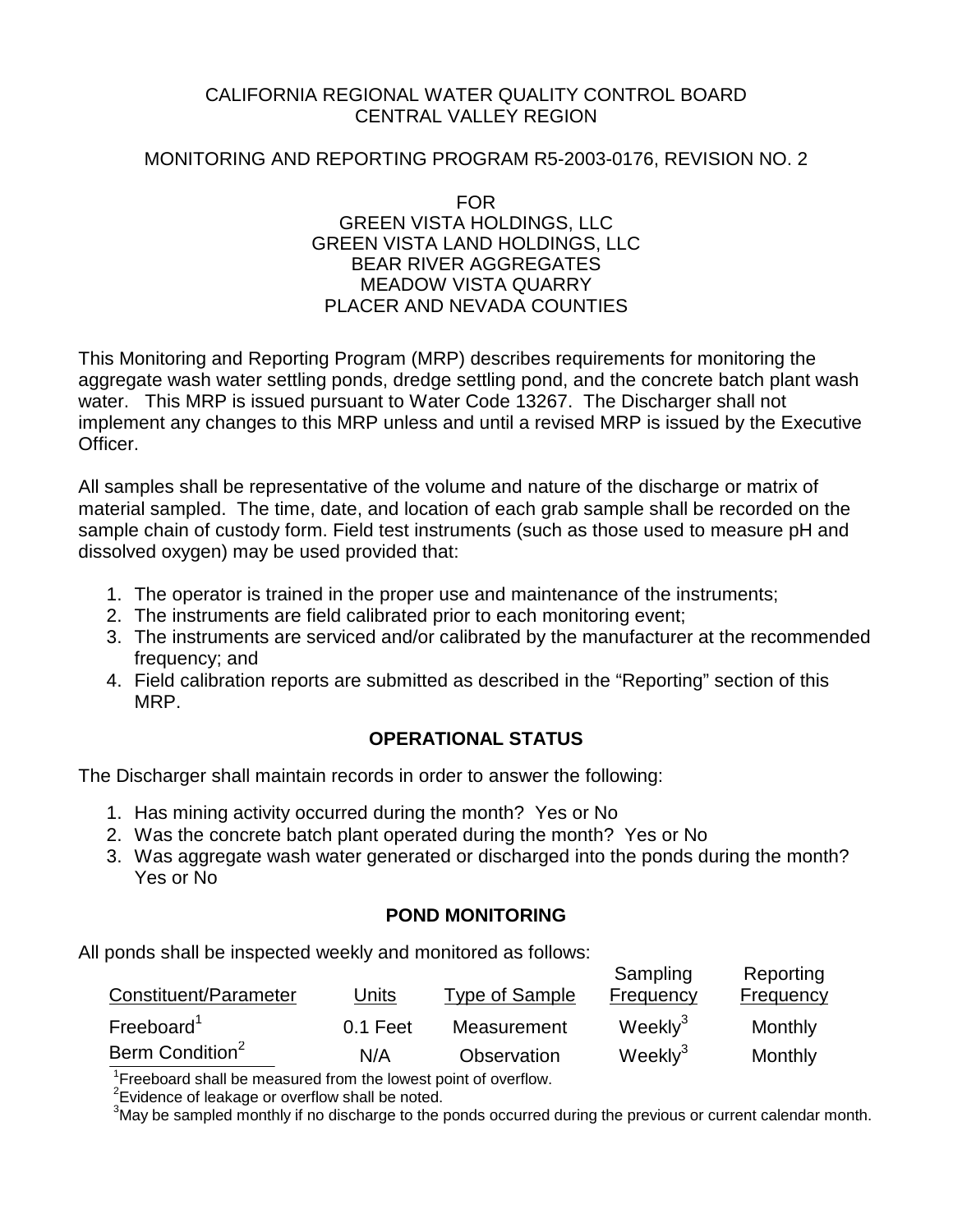### **EFFLUENT MONITORING**

Samples shall be collected from the first (primary) settling pond of each pond system when at least six inches of water is present. At a minimum, the Discharger shall monitor the wastewater as follows:

| Constituent/Parameter                               | Units     | <b>Type of Sample</b>       | Sampling<br>Frequency    | Reporting<br>Frequency |
|-----------------------------------------------------|-----------|-----------------------------|--------------------------|------------------------|
| Inflow to each Primary<br>Pond                      | gpd       | <b>Meter</b><br>Observation | Daily                    | Monthly                |
| pH                                                  | pH units  | Grab                        | Monthly                  | Monthly                |
| <b>Total Dissolved Solids</b>                       | mg/L      | Grab                        | Monthly                  | Monthly                |
| Dissolved Metals <sup>1</sup>                       | $\mu$ g/L | Grab                        | Semi-Annual <sup>4</sup> | Annually               |
| Total Mercury <sup>2</sup>                          | ng/L      | Grab                        | Semi-Annual <sup>4</sup> | Annually               |
| <b>Total Petroleum</b><br>Hydrocarbons <sup>3</sup> | mg/L      | Grab                        | Semi-Annual <sup>4</sup> | Annually               |

Samples shall be filtered through a 0.45 micron filter prior to preservation. At a minimum, the following metals shall be included: aluminum, arsenic, iron, manganese, molybdenum, nickel, and selenium. Analytical methods shall be selected to provide detection limits below the limiting Water Quality Goal for each constituent.

 $2^{\circ}$  Only required in the primary settling pond of the dredging operation. The total mercury detection limit shall be no more than 10 ng/L.

 $3$  TPH shall be performed by EPA Method 8015M for gasoline range and diesel range hydrocarbons.

<sup>4</sup> At least two samples shall be taken per year for each primary settling pond in operation. One sample shall be collected between months January through June. A second sample shall be collected between July and December.

## **CONCRETE BATCH PLANT WASH WATER MONITORING**

Samples shall be collected from the discharge of the concrete batch plant. If the batch plant did not operate during the month, then no samples need to be collected, and the monthly monitoring report shall indicate as such. At a minimum, the Discharger shall monitor the wastewater as follows:

| Constituent | <u>Units</u> | Type of Sample       | Sampling<br>Frequency | Reporting<br>Frequency |
|-------------|--------------|----------------------|-----------------------|------------------------|
| Flow        | gpd          | Meter<br>Observation | Daily                 | Monthly                |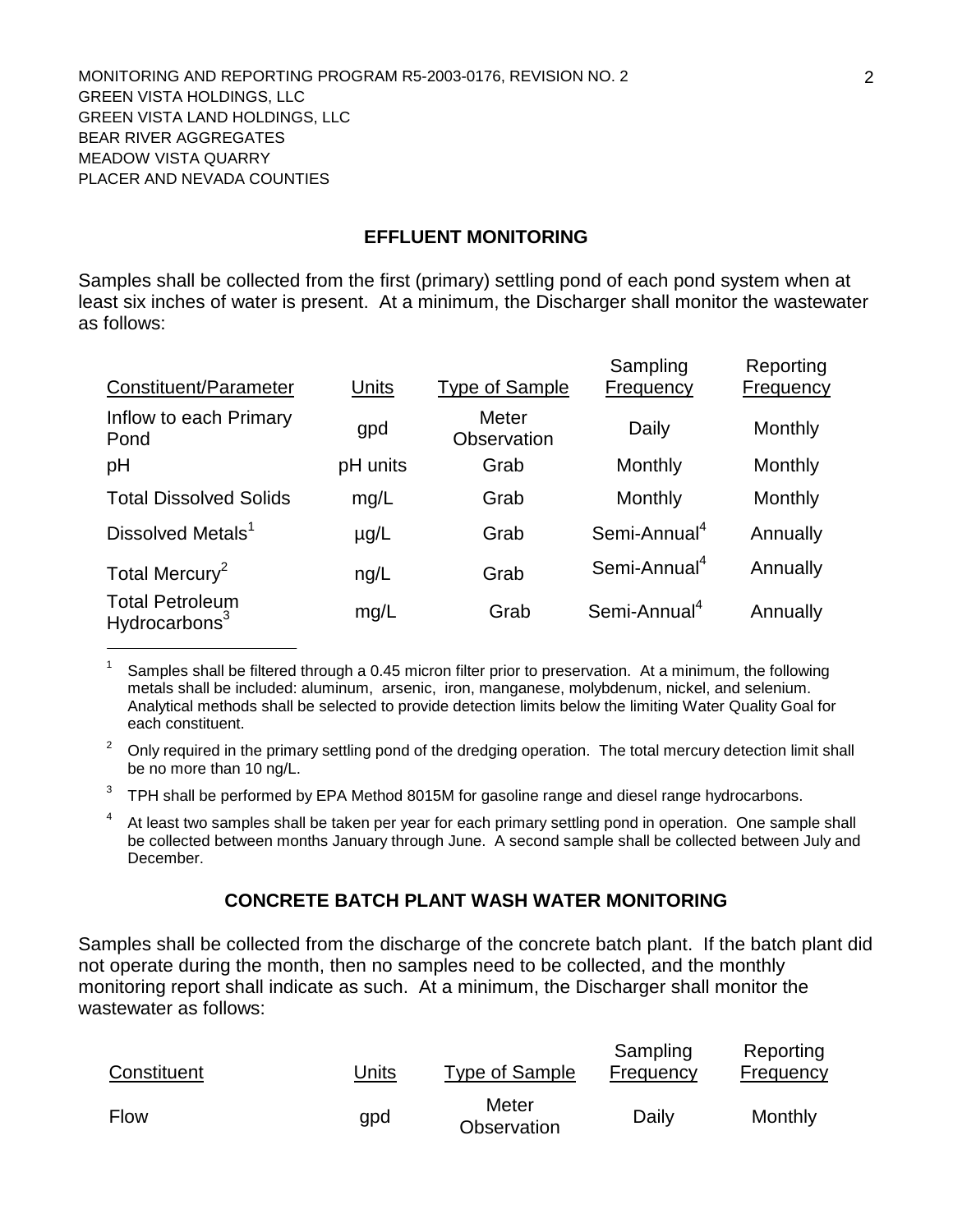| Constituent<br>рH                | <b>Units</b><br>pH units | <b>Type of Sample</b><br>Grab | Sampling<br><b>Frequency</b><br>Monthly | Reporting<br><b>Frequency</b><br>Monthly |
|----------------------------------|--------------------------|-------------------------------|-----------------------------------------|------------------------------------------|
| <b>Total Dissolved Solids</b>    | mg/L                     | Grab                          | Monthly                                 | Monthly                                  |
| Dissolved Metals <sup>1, 2</sup> | $\mu$ g/L                | Grab                          | Monthly                                 | Monthly                                  |

 $1$  At a minimum, the following metals shall be included: aluminum, antimony, arsenic, barium, total chromium, hexavalent chromium, copper, iron, lead, mercury, manganese, molybdenum, nickel, selenium, silver, thallium, vanadium, and zinc. Analytical methods shall be selected to provide detection limits below the limiting Water Quality Goal for each constituent.

 $2\degree$  Samples shall be filtered through a 0.45 micron filter prior to preservation.

### **REPORTING**

In reporting monitoring data, the Discharger shall arrange the data in tabular form so that the date, sample type (e.g., effluent, pond, etc.), and reported analytical result for each sample are readily discernible. The data shall be summarized in such a manner to clearly illustrate compliance with waste discharge requirements and spatial or temporal trends, as applicable. The results of any monitoring done more frequently than required at the locations specified in the Monitoring and Reporting Program shall be reported in the next scheduled monitoring report.

## **A. Monthly Monitoring Reports**

#### **If aggregate mining, washing of aggregate material, and/or operation of the concrete batch plant did not occur during the month, then the monthly monitoring report shall state so, and give a projected timeline for resuming operations.**

Monthly Monitoring Reports shall be submitted to the Regional Board on the **1st day of the second month following sampling** (i.e. the January Report is due by 1 March). At a minimum, the Monthly Monitoring Report shall include:

- 1. Results of the operational status, pond monitoring, effluent monitoring, and concrete batch plant wash water effluent monitoring.
- 2. A map depicting the locations of active all wash water ponds, dredge settling ponds, storm water ponds, slurry deposition areas, and the locations where freeboard is measured.
- 3. A comparison of monitoring data to the discharge specifications and an explanation of any violation of those requirements. Data shall be presented in tabular format.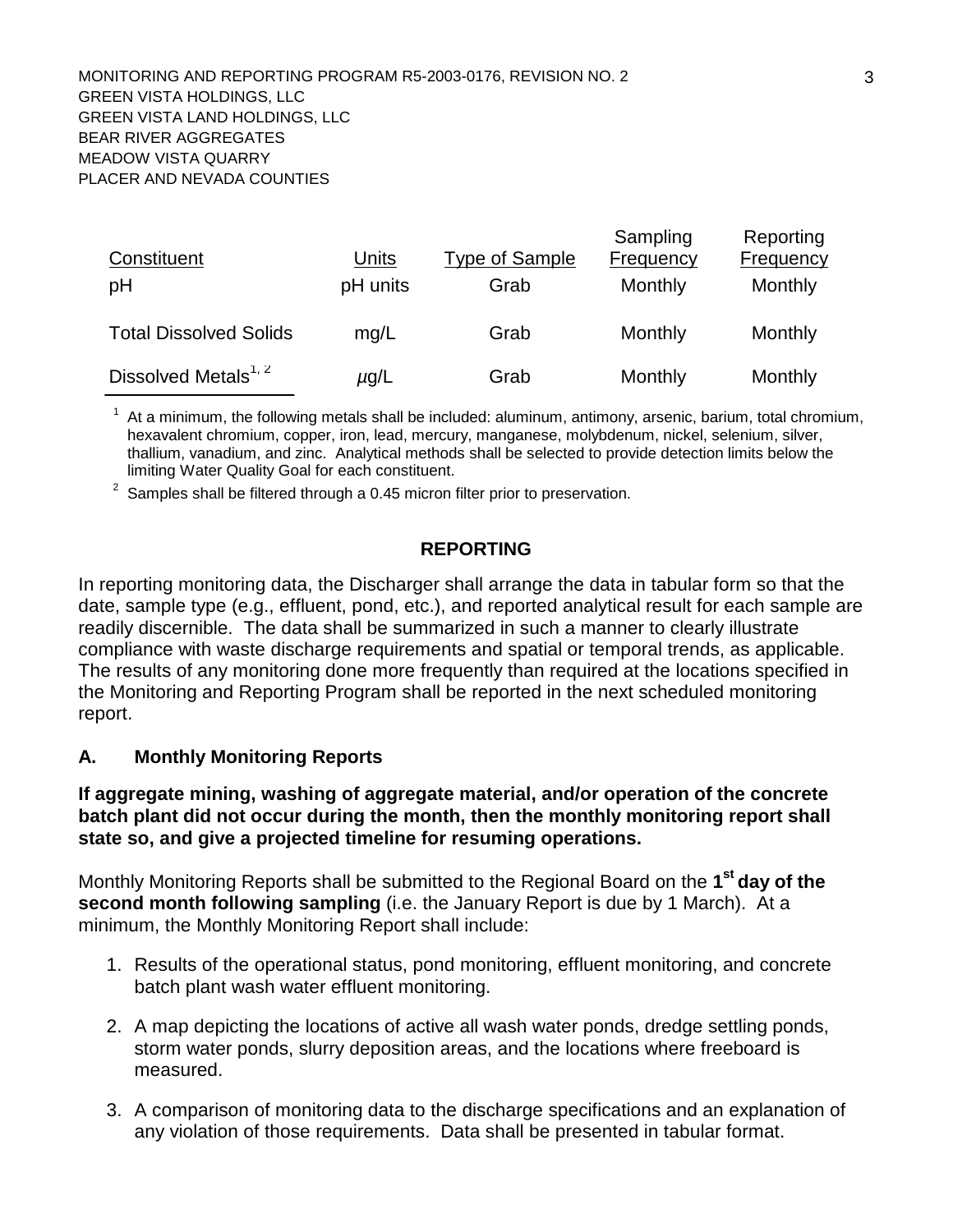- 4. If requested by staff, copies of laboratory analytical report(s).
- 5. A calibration log verifying calibration of all monitoring instruments and devices used to comply with the prescribed monitoring program.
- 6. A description of the type and amount of chemical coagulants used in the wastewater to enhance the settling of the fines.
- 7. The January and July monthly reports shall include the semi-annual monitoring results for the aggregate washwater pond.
- 8. A description of the approximate volume and location of sediment stockpiled along the dredging pond and whether any sediment has been moved from the dredging pond area during that month.

# **B. Annual Monitoring Report**

An Annual Monitoring Report shall be prepared as the fourth quarter monitoring report. The Annual Monitoring Report shall include all monitoring data required in the monthly schedule and shall be submitted to the Regional Board by **1 February** each year. In addition to the data normally presented in the Monthly Monitoring Reports, the Annual Monitoring Report shall include the following:

- 1. If requested by staff, tabular and graphical summaries of all monitoring data collected during the year;
- 2. A discussion of compliance and the corrective action taken, as well as any planned or proposed actions needed to bring the discharge into full compliance with the waste discharge requirements.
- 3. A Water Balance and Capacity Calculation Report that presents calculation of the current capacity of the wastewater pond system and evaluation of the wastewater storage system's ability to adequately contain all rainfall and industrial wastewater discharged to the pond. Rainfall amounts shall be based on the total annual precipitation based on a return period of 100 years, distributed monthly in accordance with historical rainfall patterns.

A transmittal letter shall accompany each self-monitoring report. The letter shall discuss any violations during the reporting period and all actions taken or planned for correcting violations, such as operation or facility modifications. If the Discharger has previously submitted a report describing corrective actions and/or a time schedule for implementing the corrective actions, reference to the previous correspondence will be satisfactory. The transmittal letter shall contain a statement by the Discharger or the Discharger's authorized agent, under penalty of perjury, that to the best of the signer's knowledge the report is true, accurate, and complete.